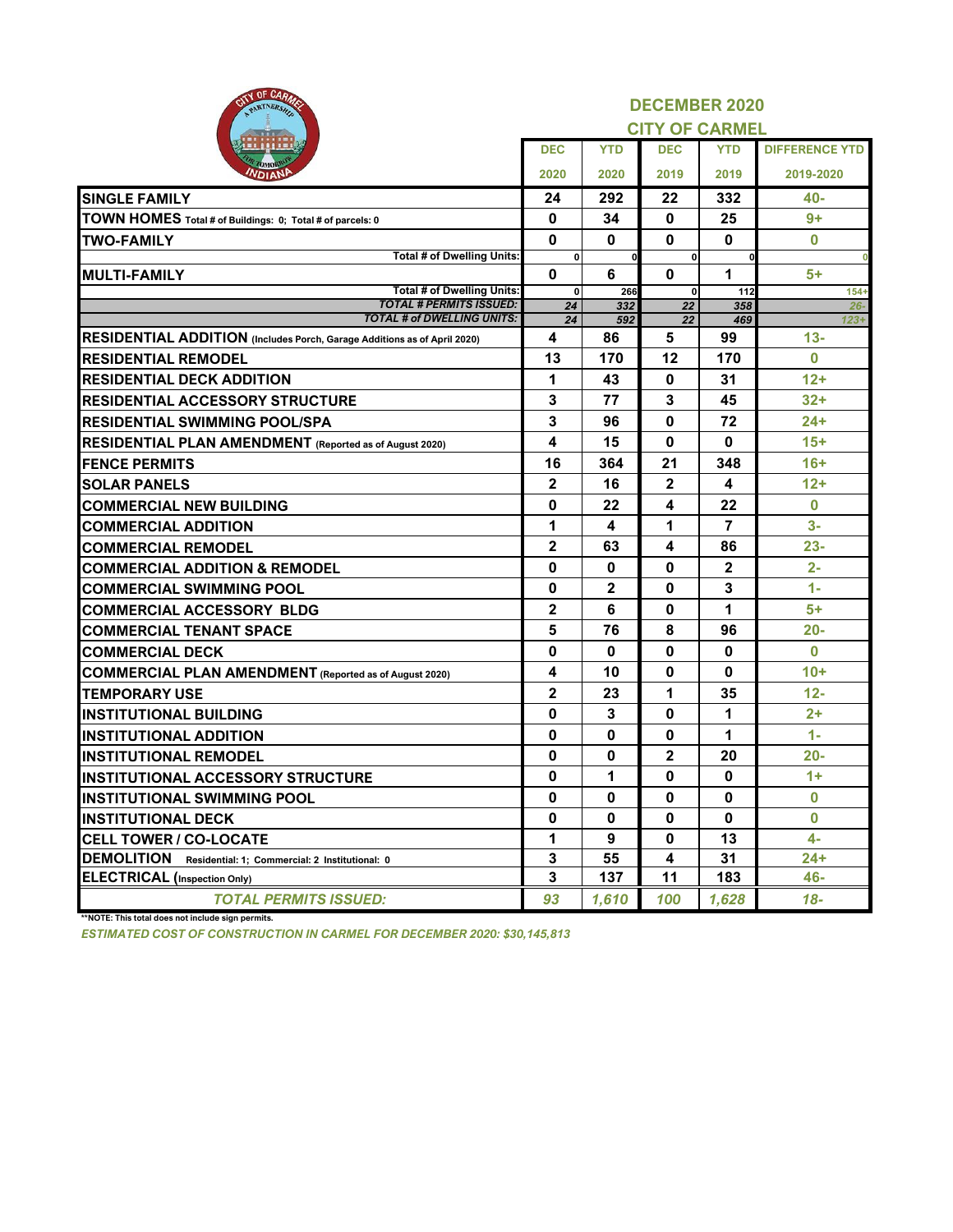## **D.O.C.S. BUILDING PERMIT ACTIVITY DECEMBER 2020**

*COMMERCIAL, INSTITUTIONAL, & MULTI-FAMILY - NEW STRUCTURES, ACCESSORY BUILDINGS, ADDITIONS, TENANT FINISHES, REMODELS, POOLS, DECKS (Institutional includes churches, schools & public libraries)*

#### *Type of Construction \_\_\_\_\_\_\_ Total Permits Issued*

## **PERMITS ISSUED**

#### **COMMERCIAL TENANT FINISH / REMODEL:…………..…….……...……..........................................................................................................6**

- *● Brazus Ophthamology, 13250 Hazel Dell Parkway*
- *● MISO, 720 City Center Dr.*
- *● My Salon Suite, 800 S. Rangeline Rd. #290*
- *● Jimmy John's, 14250 Clay Terrace Blvd. #140*
- *● Aptiv Engineering, 13085 Hamilton Crossing Blvd.*
- *● Catholic Vote, 211 W. Main St. #303*

## **COMMERCIAL CERTIFICATES OF OCCUPANCY ISSUED**

| • Bank of America, 10800 N. Michigan Rd.<br>. Indianapolis Rehabilitation Hospital, 1260 City Center Dr. |  |
|----------------------------------------------------------------------------------------------------------|--|
| • Convivio, 11529 Spring Mill Rd. #300<br>• Vine Healthcare, 40 N. Rangeline Rd.                         |  |
| <b>COMMERCIAL TENANT FINISH / REMODEL:</b>                                                               |  |

- *● Evans May Wealth, 211 W. Main St. #301*
- *● Simplifeye, 211 W. Main St. #200*
- *● Next Gear, 11799 College Ave.*
- *● CVS, 13090 Petigru Dr.*
- *● Trueblood Realty, 571 Monon Blvd. #100*
- *● City Center at Penn Tenant Lounge, 1320 City Center Dr.*
- *● Premier Family Chiropractic, 118 E. Carmel Dr.*
- *● Hope Chiropractic, 4335 W. 106th St. #1000*
- *● Renewal By Andersen, 1320 City Center Dr. #375*
- *● Clay Nails, 12540 Gray Rd.*

## **D.O.C.S. BUILDING & SIGN ACTIVITY BY YEAR**

|                                              | <b>DEC 2020</b> | <b>DEC 2019</b> | <b>DEC 2018</b> | <b>DEC 2017</b> | <b>DEC 2016</b> |
|----------------------------------------------|-----------------|-----------------|-----------------|-----------------|-----------------|
| <b>TOTAL BUILDING PERMITS ISSUED:</b>        | 93              | 100             | 71              | 104             | 72              |
| <b>TOTAL FENCE PERMITS ISSUED:</b>           | 16              | 21              |                 | 9               | --              |
| <b>TOTAL SIGN PERMITS:</b>                   | 23              | 27              | 21              | 25              | 13              |
| <b>TOTAL PUBLIC EVENT BANNERS:</b>           |                 | 5               |                 | 6               |                 |
| <b>BUILDING INSPECTIONS PERFORMED:</b>       | 531             | 512             | 487             | 472             | 431             |
| <b>BUILDING PLAN REVIEWS:</b>                | 92              | 59              | 62              | 77              | 61              |
| <b>PUBLIC REQUEST FOR INFORMATION (RFI):</b> | 48              | 26              | 78              | 12              | 12              |

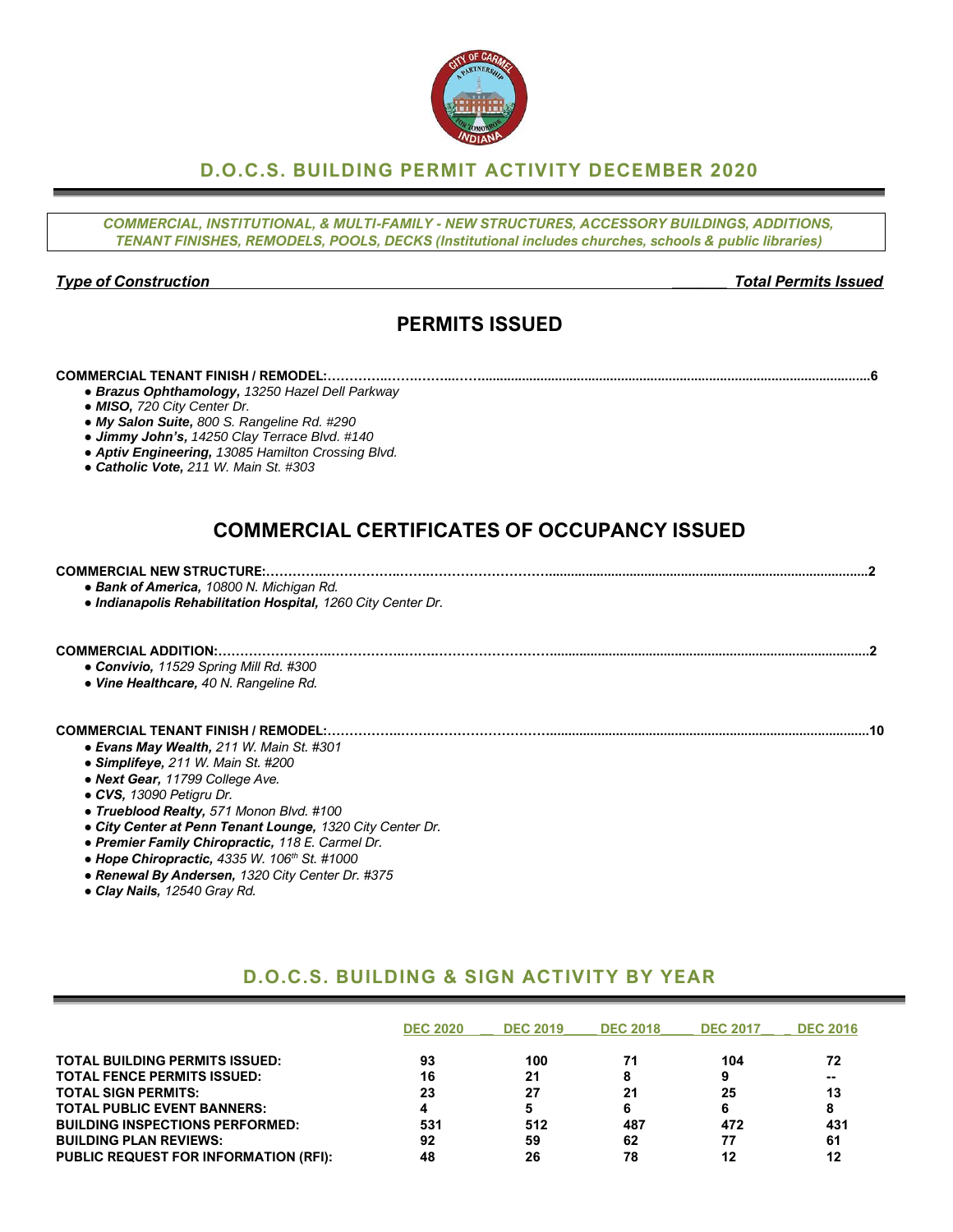

## **D.O.C.S. CODE ENFORCEMENT ACTIVITY DECEMBER 2020**

### **CODE ENFORCEMENT TASK REPORT SUMMARY FOR DECEMBER 2020**

| <b>COMPLAINTS RECEIVED</b> | <b>TOTAL:</b> | <b>INSPECTION STATISTICS</b> |                          |               | <b>TOTAL:</b>  |  |
|----------------------------|---------------|------------------------------|--------------------------|---------------|----------------|--|
| EMAIL                      | 4             | <b>NEW CASES</b>             |                          |               | 95             |  |
| "MY CARMEL" APP            | 4             | INITIAL INSPECTIONS          |                          |               | 83             |  |
| <b>PHONE</b>               | 10            | <b>ABATEMENT</b>             |                          |               | $\overline{2}$ |  |
| <b>REFERRAL</b>            | и             |                              | INITIAL VIOLATION NOTICE |               | 62             |  |
| <b>STAFF</b>               | 76            |                              | <b>RE-INSPECTIONS</b>    |               |                |  |
| <b>WALK-IN</b>             | 0             |                              | <b>CLOSED CASES</b>      |               |                |  |
| <b>INSPECTIONS BY AREA</b> | <b>WEST</b>   | <b>CENTRAL</b>               | <b>EAST</b>              | <b>TOTAL:</b> |                |  |
| <b>NEW CASES</b>           | 11            | 55                           | 29                       | 95            |                |  |
| INITIAL INSPECTIONS        | 4             |                              | 28                       | 83            |                |  |
| <b>RE-INSPECTIONS</b>      | 9             | 97                           | 95                       | 201           |                |  |
| <b>CLOSED CASES</b>        | 3             | 47                           | 20                       | 70            |                |  |

#### **CODE ENFORCEMENT MONTHLY REPORT FOR DECEMBER 2020**

| <b>TYPE OF COMPLAINT/VIOLATION</b> | <b>NEW CASES</b> | <b>TYPE OF COMPLAINT/VIOLATION</b> | <b>NEW CASES</b> |
|------------------------------------|------------------|------------------------------------|------------------|
| <b>BUILDING CODE VIOLATIONS</b>    | 2                | <b>PROPERTY MAINTENANCE</b>        |                  |
| <b>COMMERCIAL VEHICLE</b>          | 3                | RECREATIONAL VEHICLE               |                  |
| <b>DUMPSTER</b>                    | 2                | RIGHT-OF-WAY OBSTRUCTION           |                  |
| <b>FARM ANIMALS</b>                |                  | <b>SIDEWALK</b>                    | 0                |
| FENCE VIOLATION                    |                  | <b>SIGNS</b>                       | 92               |
| <b>GRASS OR WEEDS</b>              | 0                | TRASH/DEBRIS                       | 25               |
| <b>HOME OCCUPATION</b>             | 4                | UNSAFE BUILDING                    | 3                |
| NOISE REGULATIONS                  | 0                | <b>JUNK VEHICLE</b>                | 4                |
| OPEN AND ABANDONED                 | 0                | ZONING USE VIOLATIONS              | 0                |
| <b>OUTDOOR STORAGE</b>             | 23               | SNOW AND ICF REMOVAL               | 0                |
| PARKING IN LAWN/GREENBELT          | 21               | <b>OTHER</b>                       | 4                |
|                                    |                  | <b>TOTAL</b>                       | 200              |

**FORECLOSURE MONITORING SUMMARY FOR DECEMBER 2020** 

| <b>COMPLAINTS RECEIVED</b> | <b>TOTAL:</b> |
|----------------------------|---------------|
| <b>NEW CASES</b>           | 2             |
| INITIAL INSPECTIONS        | O             |
| <b>ABATEMENT</b>           | O             |
| INITIAL VIOLATION NOTICE   | 1             |
| RE-INSPECTIONS             | 4             |
| <b>CLOSED CASES</b>        |               |

| <b>FORECLOSURE STATISTICS</b> | <b>WEST</b> | <b>CENTRAL</b> | <b>EAST</b> | <b>TOTAL:</b> |
|-------------------------------|-------------|----------------|-------------|---------------|
| <b>NEW CASES</b>              |             |                |             |               |
| INITIAL INSPECTIONS           |             |                |             |               |
| <b>RE-INSPECTIONS</b>         |             |                |             | 4             |
| <b>CLOSED CASES</b>           |             |                |             |               |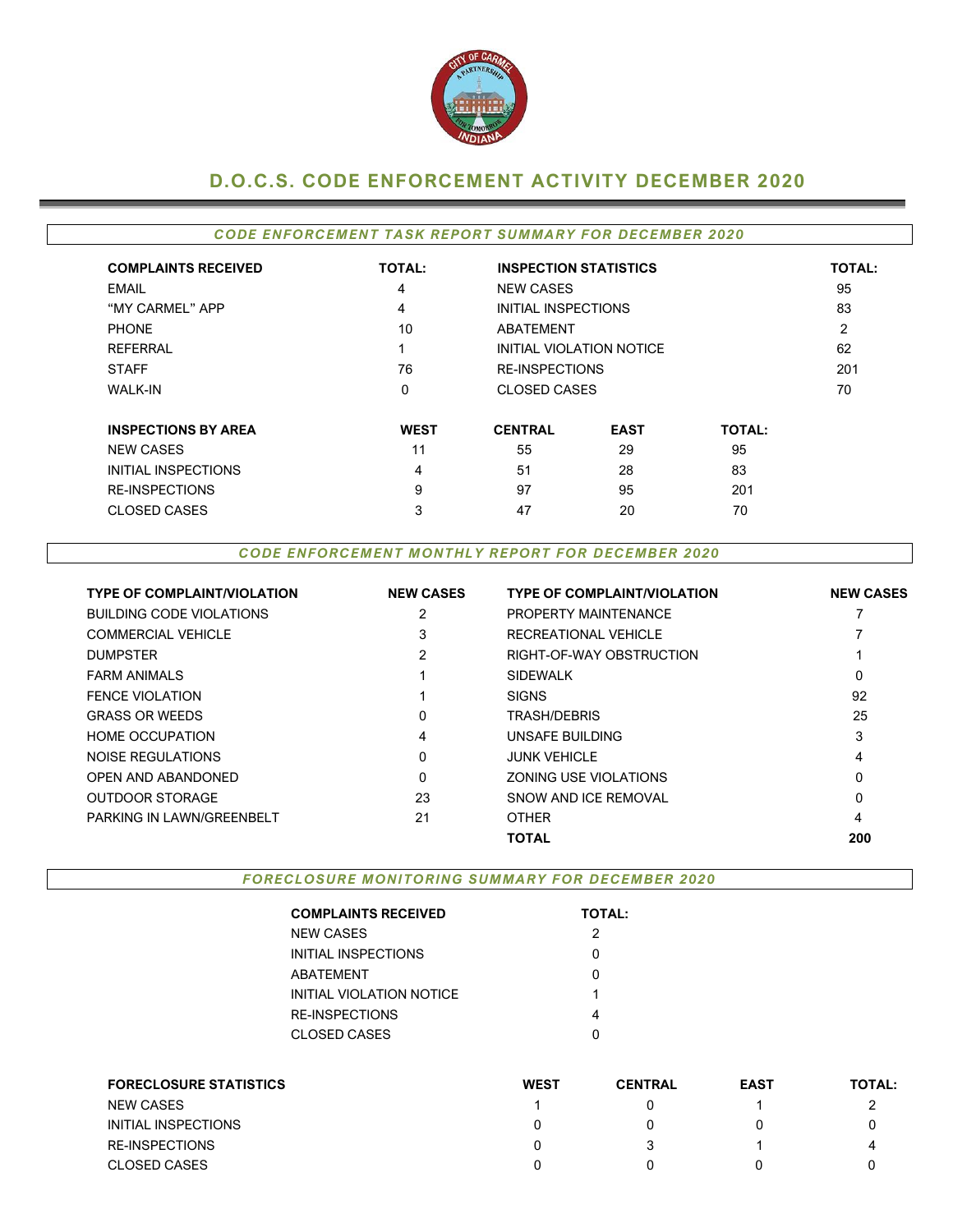# **DEPARTMENT OF COMMUNITY SERVICES INCOME REPORT DECEMBER 1-31, 2020**



| <b>TRANSACTION TYPE:</b>                                                                                          | <b>TRANSACTIONS:</b> |          | <b>AMOUNT:</b>               |
|-------------------------------------------------------------------------------------------------------------------|----------------------|----------|------------------------------|
|                                                                                                                   |                      |          |                              |
| <b>BUILDING PERMITS: [Includes the fee for full Certificate of Occupancy (C/O)]</b><br><b>DEMOLITION PERMITS:</b> | 66<br>3              | \$<br>\$ | 85,638.48<br>552.00          |
| <b>LATE FEES:</b>                                                                                                 | $\overline{0}$       | \$       |                              |
| RE-INSPECTION, ADDITIONAL INSPECTION, AND/OR TEMPORARY C/O:                                                       | 35                   | \$       | 5,578.00                     |
| <b>PLAN AMENDMENT: (Commercial / Institutional)</b>                                                               | 3                    | \$       | 1,113.00                     |
| <b>PLAN AMENDMENT: (Residential)</b>                                                                              | 3                    | \$       | 552.00                       |
| <b>SPECIAL EVENT PERMITS:</b>                                                                                     | 0                    | \$       |                              |
| <b>TEMPORARY USE PERMITS/EXTENSIONS:</b>                                                                          | 0                    | \$       | -                            |
| <b>APPEALS:</b>                                                                                                   | 0                    | \$       | $\overline{\phantom{a}}$     |
| <b>FENCE PERMITS:</b>                                                                                             | 12                   | \$       | 636.00                       |
| FENCE LIABILITY WAIVER: (Paid to Hamilton County)                                                                 | 11                   | \$       | 308.00                       |
| <b>ABATEMENT:</b>                                                                                                 | 0                    | \$       |                              |
| <b>ADLS:</b>                                                                                                      | 0                    | \$       |                              |
| <b>ADLS AMENDMENT:</b>                                                                                            | 1                    | \$       | 749.00                       |
| <b>COMMITMENT AMENDMENT:</b>                                                                                      | $\Omega$             | \$       |                              |
| <b>DEVELOPMENT PLAN:</b>                                                                                          | 0                    | \$       |                              |
| <b>DEVELOPMENT PLAN AMENDMENT:</b>                                                                                | $\mathbf{0}$         | \$       | $\overline{\phantom{0}}$     |
| <b>HPR REVIEW:</b>                                                                                                | $\mathbf{0}$         | \$       |                              |
| <b>ORDINANCE AMENDMENT:</b>                                                                                       | 0                    | \$       |                              |
| <b>PLAT VACATE:</b>                                                                                               | 0                    | \$       | -                            |
| <b>PRIMARY PLAT:</b>                                                                                              | 1                    | \$       | 23,178.00                    |
| <b>PRIMARY PLAT AMENDMENT:</b>                                                                                    | $\Omega$             | \$       |                              |
| <b>PUD ORDINANCES:</b>                                                                                            | $\Omega$             | \$       | $\qquad \qquad \blacksquare$ |
| <b>REZONE:</b>                                                                                                    | 0                    | \$       |                              |
| <b>ADDITIONAL WAIVER:</b>                                                                                         | 0                    | \$       |                              |
| <b>SDR SITE PLAN REVIEW:</b>                                                                                      | 3                    | \$       | 537.00                       |
| <b>SECONDARY PLAT/REPLAT:</b>                                                                                     | 1                    | \$       | 370.00                       |
| <b>SUBDIVISION WAIVER:</b>                                                                                        | $\Omega$             | \$       |                              |
| <b>MISC. ZONING WAIVER:</b>                                                                                       | 0                    | \$       | $\blacksquare$               |
| <b>TAC ONLY:</b>                                                                                                  | $\mathbf{0}$         | \$       |                              |
| <b>DEVELOPMENT STANDARDS VARIANCE:</b>                                                                            | 0                    | \$       | $\overline{\phantom{0}}$     |
|                                                                                                                   | 3                    | \$       | 475.00                       |
| <b>HEARING OFFICER REVIEW:</b>                                                                                    | $\Omega$             |          |                              |
| <b>SPECIAL EXCEPTION VARIANCE:</b>                                                                                | 0                    | \$<br>\$ | $\overline{\phantom{a}}$     |
| <b>SPECIAL USES: (Includes Special Use Amendments)</b>                                                            | $\mathbf 0$          | \$       | ۰                            |
| <b>USE VARIANCE:</b><br><b>SIGN PERMITS:</b>                                                                      | 23                   | \$       | 4,205.91                     |
|                                                                                                                   |                      |          |                              |
| <b>ZONING DETAILS/LETTER:</b>                                                                                     | 3                    | \$       | 321.00                       |
| PARK & RECREATION IMPACT FEE (PRIF):<br><b>TOTALS:</b>                                                            | 21                   | \$       | 81,512.00                    |
| <b>GENERAL FUND #101:</b>                                                                                         |                      | \$       | 124,213.39                   |
| PRIF ACCOUNT #106:                                                                                                |                      | \$       | 51,792.00                    |
| <b>PRIF ACCOUNT # 902:</b>                                                                                        |                      | \$       | 29,720.00                    |
| <b>UTILITY FEES: (Sewer/Water permits)</b>                                                                        |                      | \$       | 96,675.00                    |
| <b>TOTAL DEPOSIT:</b>                                                                                             |                      | \$       |                              |
|                                                                                                                   |                      |          | 302,400.39                   |
| <b>Last Month's General Fund Deposit:</b>                                                                         |                      | \$       | 100,602.11                   |
| <b>Last Month's Total Deposit:</b>                                                                                |                      | \$       | 264,603.11                   |

**NOTE: Receipts were deposited for 23 business days this month.**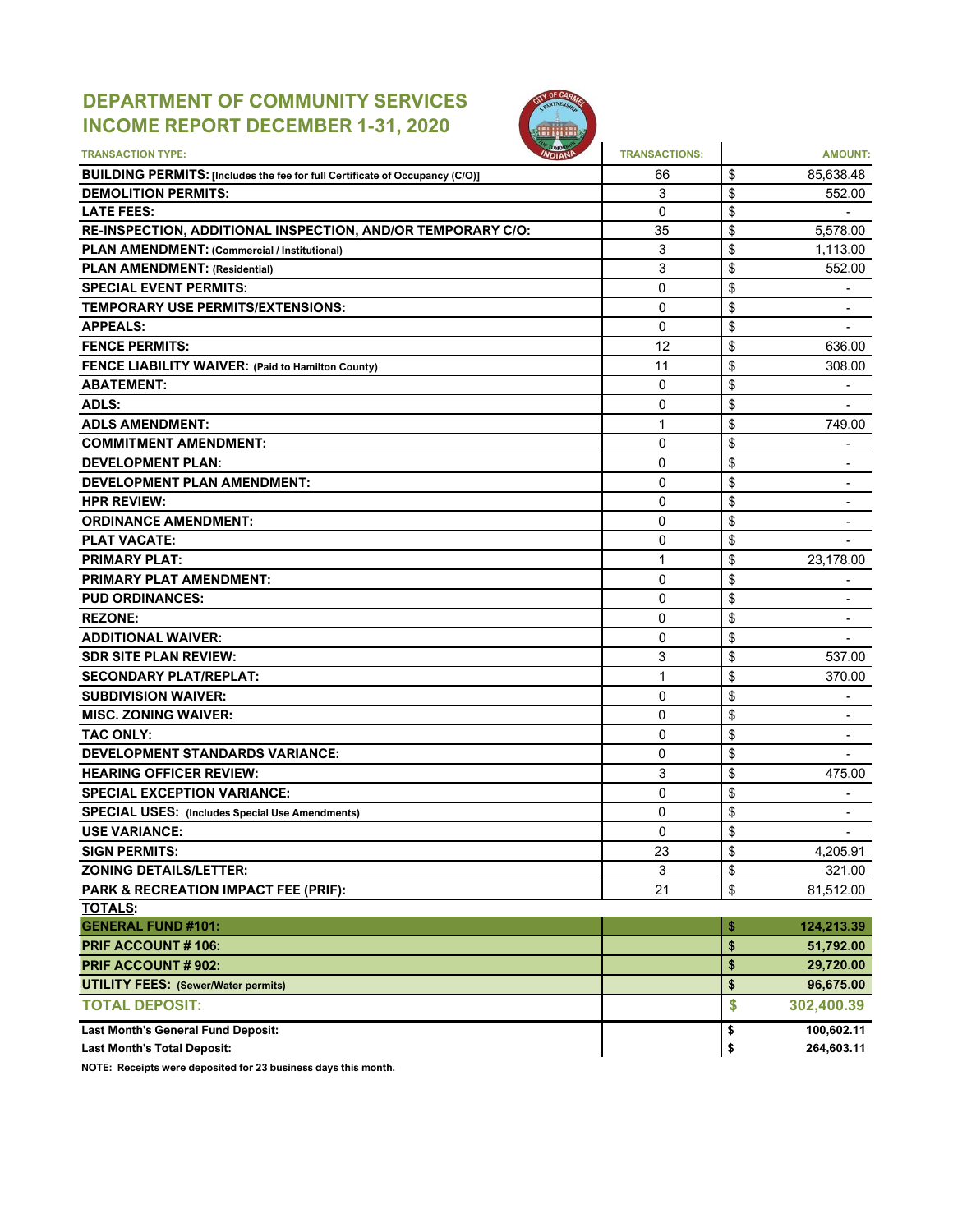### **City of Carmel Monthly Permits Issued 12/1/2020 - 12/31/2020**

**Page 1**

| Issue              | Status             | Permit NO<br>Lot                | Subdivision                          | Property Address                                                | Permit Type Description                      | Estimated                | Sq Ft         | <b>Contact Name</b>                                     | <b>Contact Address</b>                             | Contact City, State Zip                                           | Property Owner (as listed per applicant)    | Owner Address                                           | Owner City, State Zip                |
|--------------------|--------------------|---------------------------------|--------------------------------------|-----------------------------------------------------------------|----------------------------------------------|--------------------------|---------------|---------------------------------------------------------|----------------------------------------------------|-------------------------------------------------------------------|---------------------------------------------|---------------------------------------------------------|--------------------------------------|
| Date               |                    |                                 |                                      |                                                                 |                                              | Cost of                  |               |                                                         |                                                    |                                                                   |                                             |                                                         |                                      |
|                    |                    |                                 |                                      |                                                                 |                                              | Construction             |               |                                                         |                                                    |                                                                   |                                             |                                                         |                                      |
|                    | 12/1/2020   ISSUED | B-2020-01237                    | WILLIAMS CREEK FARMS                 | 2433 SPRING MILL RD, CARMEL, 46032                              | <b>RES-RESAMEND</b>                          |                          |               | Brian Sloan                                             | 12433 Springmill Road                              | Carmel, IN 46032                                                  | Brian Sloan                                 | 12433 Springmill Road                                   | Carmel, IN 46032                     |
|                    | <b>ISSUED</b>      | B-2020-01240                    |                                      | 140 E CARMEL DR, CARMEL, 46032                                  | COMM - REMODEL                               | \$220,000.00             |               | 2,300.00 Joshua Pinney                                  | 510 W. Washington Blvd                             | Fort Wayne, IN 46802                                              | First National Bank                         | 140 E. Carmel Dr.                                       | Carmel, IN 46032                     |
|                    | <b>ISSUED</b>      | F-2020-00401                    | BROOKSHIRE VILLAGE                   | 4640 OXFORD PL, CARMEL, 46033                                   | <b>FENCE - NEW</b>                           |                          |               | Quality Fence                                           | 6125 Southeaster Ave                               | Indianapolis, IN 46203                                            | Linda Minter                                | 4640 Oxford Pl                                          | Carmel, IN 46033                     |
|                    | <b>ISSUED</b>      | F-2020-00398                    | <b>SHELBOURNE ESTATES</b>            | 13038 THURMOND WAY, CARMEL, 46074                               | <b>FENCE - NEW</b>                           |                          |               | Jenae Carr                                              | 13038 Thurmond Way                                 | Carmel, IN 46074                                                  | Sherwin Carr                                | 13038 Thurmond Way                                      | Carmel, IN 46074                     |
|                    | <b>ISSUEL</b>      | B-2020-01236                    |                                      | 510 E 96TH ST, IND, 46240                                       | COMM - COMAMEND                              |                          |               | Amanda Caldwell                                         |                                                    |                                                                   | Parkwood Four & Five LLC                    | 8900 Keystone Crossing, Suite 100                       | Indianapolis, IN 46240               |
| 12/2/2020   ISSUED |                    | B-2020-01102   152              | GROVE AT THE LEGACY                  | 14250 WILBUR RD, CAR, 46033                                     | <b>RES - SGNLFAM</b>                         | \$293,663.00             |               | 3,169.00 Pyatt Builders                                 | 168 W. Carmel Dr                                   | Carmel, IN 46032                                                  | Todd Pyatt                                  | 168 W. Carmel Dr                                        | Carmel, IN 46032                     |
|                    | CLOSE              | B-2020-01223                    |                                      | 343 VETERANS WAY, CARMEL, 46032                                 | COMM - DEMO                                  |                          |               | Hoosier Equipment Service, Inc.                         | 8966 Union Mills Drive                             | Camby, IN 46113                                                   | Sexton Enterprises LLC                      | 5787 Coopers Hawk Drive                                 | Carmel, IN 46032                     |
|                    | <b>ISSUED</b>      | B-2020-01156                    | <b>COPPER RUN</b>                    | 12904 COPPER RUN DR, CARMEL, 46074                              | <b>RES-ACCSTRCT</b>                          | \$17,000.00              |               | 196.00 Douglas Fernandes                                | 8444 Castlewood Dr, suite 500                      | Indianapolis, IN 46250                                            | Miller, Jeff & Brianne                      | 12904 Copper Run Boulevard                              | Carmel, IN 46074                     |
| 12/3/2020   ISSUED |                    | B-2020-01145                    |                                      | 800 S RANGELINE RD #290, CARMEL, 4603                           | <b>COMM - NWTENFIN</b>                       | \$325,000.00             |               | 4,815.00 Craig Heilmann                                 | 3900 Causeway Boulevard, Suite 1200                | Metairie, LA 70002                                                | Pedcor Investments, LLC                     | 770 3rd Avenue, SW                                      | Carmel, IN 46032                     |
|                    | ISSUED             | B-2020-01170 28                 |                                      | OVERLOOK AT THE LEGACY, THE 7237 DELMONT DR, CARMEL, 46033      | <b>RES - SGNLFAM</b>                         | \$450,000.00             |               | 5.976.00 Drees Homes                                    | 900 E 96th St                                      | Indianapolis, IN 46240                                            | Same as Contractor                          |                                                         |                                      |
|                    | <b>ISSUED</b>      | B-2020-01205   13               | ALBANY PLACE                         | 14298 MARSDALE PL, CAR, 46074                                   | RES - SGNLFAM                                | \$525,000.00             |               | 8,027.00 Drees Homes                                    | 900 E 96th St                                      | Indianapolis, IN 46240                                            | Same as owner                               |                                                         |                                      |
|                    | <b>ISSUED</b>      | B-2020-01134                    |                                      | 5465 E MAIN ST, CARMEL, 46033                                   | COMM - COMAMEND                              |                          |               | Myers Construction Management, Inc.                     | 13518 Myrtle Lane                                  | Fishers, IN 46038                                                 | Clay Township of Hamilton County, Indiana   | 10701 N. College, Suite B                               | Indianapolis, IN 46280               |
| 12/4/2020 ISSUED   |                    | B-2020-01227 40                 | SPRINGMILL RIDGE                     | 457 LEEDS CIR, CARMEL, 46032                                    | <b>RES - REMODE</b>                          | \$250,000.00             |               | 1,960.00 Marissa Doner                                  | 5335 Winthrop Ave A                                | Indianapolis, IN 46220                                            | Nikki & Patrick Broccolo                    | 457 Leeds Circle                                        | Carmel, IN 46032                     |
|                    | ISSUED             | B-2020-01188                    |                                      | 14250 CLAY TERRACE BLVD #140, CARMEL,<br>46032                  | <b>COMM - NWTENFIN</b>                       | \$130,000.00             |               | 1,389.00 Warren Weaver                                  | 2230 Stafford Rd. Ste. 115                         | Plainfield, IN 46168                                              | Simon Property Group                        | 14179 Clay Terrace Blvd                                 | Carme, IN 46032                      |
|                    | ISSUED             | B-2020-01176 37                 | <b>GRAMERCY WEST</b>                 | 873 TEMPLETON DR, CARMEL, 46032                                 | <b>RES - SGNLFAM</b>                         | \$281,000.00             |               | 2,245.00 David Weekley Homes                            | 9310 N. Meridian Suite 100                         |                                                                   | Weekley Homes LLC                           | 1111 North Post Oak Rd                                  | Houston, TX 77055                    |
|                    | ISSUED             | B-2020-01199 35                 | <b>GRAMERCY WEST</b>                 | 853 TEMPLETON DR, CAR, 46032                                    | <b>RES - SGNLFAM</b>                         | \$287,200.00             |               | 2,756.00 David Weekley Homes                            | 9310 N. Meridian Suite 100                         | Indianapolis, IN 46260<br>Indianapolis, IN 46260                  | Weekley Homes LLC                           | 1111 North Post Oak Rd                                  | Houston, TX 77055                    |
|                    | <b>ISSUED</b>      | B-2020-01222                    |                                      | 13085 HAMILTON CROSSING BLVD, CARMEL,                           | COMM - REMODEL                               | \$2,373,945.00           |               | 75,377.00 Brandon Olnick                                | 5235 Elmwood Avenue                                | Indianapolis, IN 46203                                            | Hamilton Crossing Realty LP c/o Cushman &   | One American Square, Suite 1800                         | Indianapolis, IN 46282               |
|                    |                    |                                 |                                      | 46032                                                           |                                              |                          |               |                                                         |                                                    |                                                                   | Wakefield                                   |                                                         |                                      |
| 12/7/2020   ISSUED |                    | F-2020-00396                    | <b>GRANDIN HALL</b>                  | 14551 ALLEN PASS CT, CARMEL, 46033                              | <b>FENCE - NEW</b>                           |                          |               | Bullseye Fence Design Inc.                              | P.O. Box 941                                       | Noblesville, IN 46061                                             | Ashlen Mathew                               | 14551 Allen Pass Ct.                                    | Carmel, IN 46033                     |
| 12/8/2020   ISSUED |                    | B-2020-01186                    | SUNRISE ON THE MONON                 | 1474 WINDPUMP WAY, IND, 46280                                   | <b>RES - SGNLFAM</b>                         | \$462,009.00             |               | 4,008.00 Old Town Design Group                          | 1132 S. Rangeline Rd. Suite 200                    | Carmel, IN 46032                                                  | Old Town Design Group                       | 1132 S. Rangeline Rd. Suite 200                         | Carmel, IN 46032                     |
|                    | ISSUED             | B-2020-00595                    | STONEHEDGE ESTATES                   | 411 STONEHEDGE DR, CAR, 46032                                   | RES - DECK                                   | \$20,000.00              |               | 252.00 iBrown Construction, Inc (Ian Brown, Licensed GC | P.O. Box 39393                                     | Indianapolis, IN 46239                                            | Sean Smith                                  | 411 Stonehedge                                          | Carmel, IN 46032                     |
|                    | <b>ISSUED</b>      | B-2020-01207                    |                                      | 2048 E 106TH ST, CARMEL, 46032                                  | <b>RES-ACCSTRCT</b>                          | \$55,000.00              |               | 720.00 Ben Brown                                        | 4624 N Keystone Ave                                | Indianapolis, IN 46205                                            | Scott Keller                                | 2048 E 106th Street                                     | Carmel, IN 46032                     |
|                    | <b>ISSUED</b>      | B-2020-01211   189A             | <b>GROVE AT THE LEGACY</b>           | 7125 ANTIQUITY DR, CARMEL, 46033                                | <b>RES - SGNLFAM</b>                         | \$299,175.00             |               | 3.240.00 Pyatt Builders                                 | 168 W. Carmel Dr                                   | Carmel, IN 46032                                                  | <b>Todd Pyatt</b>                           | 168 W. Carmel Dr                                        | Carmel, IN 46032                     |
| 12/9/2020   ISSUED |                    | B-2020-00851                    | HAZEL DELL CORNER                    | 13250 HAZEL DELL PKY, CARMEL, 4603.                             | <b>COMM - NWTENFIN</b>                       | \$52,550.00              |               | 1,810.00 Capitol Construction Services, Inc.            | 11051 Village Square Lane                          | Fishers, IN 46038                                                 | GA HC REIT II HAZEL DELL MOB, LLC           | 590 Madison Avenue 34th Floor                           | New York, NY 10022                   |
|                    | <b>ISSUED</b>      | B-2020-01258                    | I MENDENHALL                         | 211 W MAIN ST #303, CAR, 46032                                  | COMM - NWTENFIN                              | \$100,000.00             |               | 972.00 John Smith                                       | 5261 North Tacoma Ave., Suite A                    | Indianapolis, IN 46220                                            | Monon Developments Company, LLC dba Garmong | 211 West Main Street                                    | Carmel, IN 46032                     |
|                    | ISSUED             | B-2020-01177   52               | <b>SPRING ARBOR</b>                  | 3738 MONTY CIR, CARMEL, 46032                                   | <b>RES - REMODEL</b>                         | \$463,450.00             |               | 33,114.00 Belfor Property Restoration                   | 6205 Morenci Trail                                 | Indianapolis, IN 46268                                            | William Jeffs                               | 3738 Monty Circle                                       | Carmel, In 46032                     |
| 12/10/2020 ISSUED  |                    | B-2020-01209                    |                                      | 250 W 96TH ST, INDIANAPOLIS, 46260                              | TEMPUSE - CNSTTRL                            |                          |               | SVH Real Estate, Inc                                    | 250 W. 96th Street                                 | Indianapolis, IN 46260                                            | <b>SVH Real Estate</b>                      | 250 W. 96th Street                                      | Indianapolis, IN 46260               |
|                    | ISSUED             | B-2020-01212   189B             | <b>GROVE AT THE LEGACY</b>           | 7131 ANTIQUITY DR, CAR, 46033                                   | <b>RES - SGNLFAM</b>                         | \$339,255.00             |               | 3,278.00 Pyatt Builders                                 | 168 W. Carmel Dr                                   | Carmel, IN 46032                                                  | Todd Pyatt                                  | 168 W. Carmel Dr                                        | Carmel, IN 46032                     |
|                    | <b>ISSUED</b>      | B-2020-01233                    |                                      | 7140 CHERRY CREEK BLVD                                          | <b>RES - SGNLFAM</b>                         | \$282,889.00             |               | 3,361.00 Pyatt Builders                                 | 168 W. Carmel Dr                                   | Carmel, IN 46032                                                  | Todd Pyatt                                  | 168 W. Carmel Dr                                        | Carmel, IN 46032                     |
|                    | ISSUED             | B-2020-01242                    | <b>FOSTER ESTATES</b>                | 2551 E 146TH ST, CARMEL, 46033                                  | COMM - COLOC                                 | \$25,000.00              |               | 226.00 Kevin Mason                                      | 7555 Sharp Road                                    | Mt. Vernon, OH 43050                                              | City of Carmel                              | 30 W. Main Street, Suite 220                            | Carmel, IN 46032                     |
|                    | <b>ISSUED</b>      | B-2020-01270<br>l 196           | <b>SPRINGMILL PONDS</b>              | 14040 OLD MILL CT, CARMEL, 46032                                | <b>RES - REMODEI</b>                         | \$16,500.00              |               | 320.00 Clint Steffen                                    | 4345 Guilford Ave                                  | Indianapolis, IN 46205                                            | Austin Swift                                | 14040 Old Mill CT                                       | Carmel, IN 46032                     |
|                    | <b>ISSUED</b>      | B-2020-01234   197B             | <b>GROVE AT THE LEGACY</b>           | 7134 CHERRY CREEK BLVD, CAR, 46033                              | <b>RES - SGNLFAM</b>                         | \$291,488.00             |               | 2,288.00 Pyatt Builders                                 | 168 W. Carmel Dr                                   | Carmel, IN 46032                                                  | <b>Todd Pyatt</b>                           | 168 W. Carmel Dr                                        | Carmel, IN 46032                     |
| 12/11/2020 ISSUED  |                    | B-2020-01171                    | ALBANY PLACE                         | 3558 MARSDALE CT, CAR, 46074                                    | <b>RES - SGNLFAM</b>                         | \$417,000.00             |               | 5,558.00 Drees Homes                                    | 900 E 96th St                                      | Indianapolis, IN 46240                                            | Same as contractor                          |                                                         |                                      |
|                    | ISSUED             | F-2020-00406                    | <b>COOL CREEK NORTH</b>              | 1281 HEMLOCK ST, CARMEL, 46033                                  | <b>FENCE - NEW</b>                           |                          |               | Mike Merrick/Peerless Enterprises                       | 33W401 Roosevelt Road                              | West Chicago, IL 60185                                            | Travis Land                                 | 1281 Hemlock St                                         | Carmel, IN 46033                     |
|                    | <b>ISSUED</b>      | B-2020-01196                    |                                      | 12957 N MERIDIAN ST #100, CARMEL, 46032                         | COMM - COMAMEND                              |                          |               | Accell Construction Management, Inc.                    | 5701 Fortune Circle S. Ste. O                      | Indianapolis, IN 46241                                            | JKB Properties, LLC                         | 241 N. Pennsylvania St. Ste. 300                        | Indianapolis, IN 46241               |
|                    | <b>ISSUED</b>      | B-2020-01290                    | NORTHWOOD HILLS                      | 11966 RIVER RD, CAR, 46033                                      | <b>RES - ELECTRICAL</b>                      |                          |               | David Morgan                                            | 3034 Daum Ct                                       | Carmel, IN 46033                                                  | David Morgan                                | 3034 Daum Ct                                            | Carmel, IN 46033                     |
| 12/14/2020 ISSUED  |                    | $\overline{B-2020-01203}$ 23    | <b>WINDSOR GROVE II</b>              | 10579 NOMA CT, CAR, 46032                                       | <b>RES - RESAMEND</b>                        |                          |               | Kyla Scheuermann                                        | 7802 E 88th Street                                 | Indianapolis, IN 46256                                            | Teresa & Etienne Van Niekerk                | 10579 Noma Court                                        | Carmel, IN 46032                     |
|                    | <b>ISSUED</b>      |                                 |                                      | 10634 RUCKLE ST, INDIANAPOLIS, 46280                            | <b>RES - REMODEL</b>                         | \$83,700.00              |               | 3,112.00 Bestside Construction                          | 2255 S Raceway Rd                                  | Indianapolis, IN 46231                                            | Nirali Shah                                 | 2254 Stefee Dr                                          | Carmel, IN 46037                     |
|                    | ISSUED             | B-2020-01318 64                 | HOLADAY HILLS & DALES                | 2469 CENTENNARY DR, CARMEL, 46032                               | <b>RES - ELECTRICAL</b>                      |                          |               | Aaron's Electric Co                                     | 6648 E 171st Street                                | Noblesville, IN 46062                                             | Dwight Williams                             | 2469 Centenary Dr                                       | Carmel, IN 46032                     |
|                    | <b>ISSUED</b>      | B-2020-01279                    |                                      | 1005 W MAIN ST, CAR, 46032                                      | TEMPUSE - SPCLEVNT                           |                          |               | Christopher Erickson                                    | PO Box 241468                                      | Omaha, NE 68124                                                   | JP Farmer Finance SC, LLC                   |                                                         | Carmel, IN 46032                     |
|                    | ISSUED             | B-2020-01262 314                |                                      | JACKSONS GRANT ON WILLIAMS 532 MENDENHALL DR, CARMEL, 46032     | <b>RES - SGNLFAM</b>                         | \$1,005,737.00           |               | 6,194.00 Old Town Design Group                          | 1132 S. Rangeline Rd. Suite 200                    | Carmel, IN 46032                                                  | Shiva and Sarah Gangadhar                   | 2583 Grafton Street                                     | Carmel, IN 46032                     |
|                    |                    |                                 | CREEK                                |                                                                 |                                              |                          |               |                                                         |                                                    |                                                                   |                                             |                                                         |                                      |
| 12/15/2020 ISSUED  |                    | B-2020-01148   47A              | WATERFRONT OF WEST CLAY              | 11865 WEST RD, ZIONSVILLE, 46077                                | <b>RES-RESAMEND</b>                          |                          |               | Paul Shoopman                                           | 11731 Cold Creek Court                             | Zionsville, IN 46077                                              | Paul Shoopman                               | 11731 Cold Creek Court                                  | Zionsville, IN 46077                 |
|                    | ISSUED             | B-2020-01126                    | CARMEL SCIENCE &<br>TECHNOLOGY PARK  | 720 CITY CENTER DR, CARMEL, 46032                               | COMM - NWTENFIN                              | \$1,314,960.00           |               | 33,005.00 Capitol Construction Services, Inc.           | 11051 Village Square Lane                          | Fishers, IN 46038                                                 | Midwest Independent Trans Op.               | PO Box 4202                                             | Carmel, IN 46082                     |
|                    | ISSUED             | B-2020-00934                    |                                      | 2700 W 116TH ST, CARMEL, 46032                                  | COMM - ADDITION                              | \$5,329,328.00           |               | 142.00 Alderson Commercial Group                        | 425 W. South Street, Suite 100                     | Indianapolis, IN 46225                                            | Carmel Clay Board of Parks and Recreation   | 1411 E. 116th Street                                    | Carmel, IN 46032                     |
|                    | <b>ISSUED</b>      | B-2020-01293<br>1263            | LAKES AT HAZEL DELL                  | 12355 DUBARRY DR, CARMEL, 46033                                 | <b>RES - REMODEI</b>                         | \$14,000.00              |               | 1,386.00 Marcelino Grande                               | 14360 Oak Ridge Rd.                                | Carmel, IN 46032                                                  | <b>Grant Romine</b>                         | 12355 Dubarry Dr.                                       | Carmel, IN 46033                     |
|                    | <b>ISSUED</b>      | B-2020-01245   59               | WATERFRONT OF WEST CLAY              | 4251 PRAIRIE FALCON DR, ZIONSVILLE, 46077 RES - REMODEI         |                                              | \$56,000.00              |               | 1,172.00 Josh Armogum- Midwest Restoration              | 14350 Mundy Dr Suite 800, #259                     | Noblesville, IN 46062                                             | Marty Downey                                | 4251 Prairie Falcon Dr                                  | Zionsville, IN 46077                 |
| 12/16/2020 ISSUED  |                    | B-2020-01182                    |                                      | 4317 E 146TH ST, CARMEL, 46033                                  | COMM - ACCSTRCT                              | \$225,000.00             | 10,600.00 FBI |                                                         | 3823 W 1800 S                                      | Remington, IN 47977                                               | Salsbery Landscaping Brothers, LLC          | 4317 E 146th Street                                     | Carmel, IN 46033                     |
|                    | <b>ISSUED</b>      | B-2020-01141                    |                                      | 2370 E 116TH ST, CAR, 46032                                     | COMM - ACCBLDG                               | \$15,000.00              |               | 150.00 David Mazza                                      | 172 W King St                                      | Franklin, IN 46131                                                | Cole WY Portfolio IN II LLC                 | l Dave Thoms Blvd                                       | Dublin, OH 43017                     |
|                    | <b>ISSUED</b>      | B-2020-01194   137              | WOODFIELD                            | 5369 CAYMAN DR, CARMEL, 46033                                   | <b>RES - REMODEL</b>                         | \$47,451.00              |               | 315.00 Lilly Martin                                     | 5840 W 71st. Street                                | Indianapolis, IN 46278                                            | Bill & Stacy Harris                         | 5369 Cayman Dr                                          | Carmel, IN 46032                     |
|                    | <b>ISSUED</b>      | F-2020-00408                    | <b>BRIAR LANE ESTATES</b>            | 3579 TAHOE RD, CAR, 4603.                                       | FENCE - NEW                                  |                          |               | Gary at Imperial Fence Co                               | 100 Academy St                                     | Greenwood, IN 46143                                               | Declan Vea                                  | 3579 Tahoe Rd                                           | Carmel, IN 46033                     |
|                    | ISSUED             | F-2020-00410                    | COOL CREEK ESTATES                   | 1501 DOUGLAS DR, CARMEL, 46033                                  | <b>FENCE - NEW</b>                           |                          |               | Cameron Fence Builder                                   | 10702 Deandra Drive                                | Zionsville, IN 46077                                              | Alex Shaffer                                | 1501 Douglas Drive                                      | Carmel, IN 46033                     |
|                    | ISSUED             | B-2020-01277 30                 | <b>WESTMONT</b>                      | 1540 GOTLAND DR, CAR, 46032                                     | <b>RES - REMODEL</b>                         | \$196,266.47             |               | 3,500.00 Ginette Day                                    | 7002 Brookville Road                               | Indianapolis, IN 46239                                            | Maurico Morell                              | 1540 Gotland Dr                                         | Carmel, IN 46032                     |
| 12/17/2020 ISSUED  |                    | F-2020-00419                    | VILLAGE OF WESTCLAY                  | 13084 BROAD ST, CARMEL, 46032                                   | <b>FENCE - NEW</b>                           |                          |               | Amerifence                                              | 4340 Hull Street                                   | Indianapolis, in 46226                                            | John Haskin                                 | 13084 Broad Street                                      | Carmel, in 46032                     |
|                    | ISSUED             | $B-2020-01159$ 24               | C W WEIDLERS                         | 656 2ND AVE NE, CARMEL, 46032                                   | RES - POOL                                   | \$47,787.00              |               | 608.00 Tropic Pools, Inc.                               | 4190 N State Road 19                               | Sharpsville, In 46068                                             | <b>Bill Wiett</b>                           | 656 Second Avenue NE                                    | Carmel, In 46032                     |
|                    | <b>ISSUED</b>      | B-2020-01250 11                 | HAMLET AT JACKSONS GRANT,            | 481 SIMON DR, CARMEL, 46032                                     | <b>RES - SGNLFAM</b>                         | \$850,000.00             |               | 2,999.00 Todd Williams                                  | 4631 Lisborn Dr.                                   | Carmel, IN 46033                                                  | <b>Todd Williams</b>                        | 4631 Lisborn Dr.                                        | Carmel, IN 46033                     |
|                    |                    |                                 | THE                                  |                                                                 |                                              |                          |               |                                                         |                                                    |                                                                   |                                             |                                                         |                                      |
|                    | <b>CLOSE</b>       | B-2020-01243                    | SADDLEBROOK AT SHELBORNE             | 11978 WINNERS CIR, CARMEL, 46032                                | <b>RES - SOLAR</b>                           | \$62,852.00              |               | 964.70 Solar Energy Solutions                           | 1038 Brentwod Court, Suite B                       | Lexington, KY 40511                                               | Joshua Murer                                | 11978 Winners Circle                                    | Carmel, IN 46032                     |
|                    | ISSUED             | B-2020-01256                    |                                      | 730 1ST AVE NE, CARMEL, 46032                                   | <b>RES - SGNLFAM</b>                         | \$250,000.00             |               | 2,706.00 Craig Miles                                    | 3950 Priority Way S Dr                             | Indianapolis, IN 46240                                            | Mike Culver                                 | 97 9th St NE                                            | Carmel, IN 46032                     |
|                    | ISSUED             | B-2020-01160                    |                                      | 10875 N MICHIGAN RD, ZIO, 46077                                 | COMM - COMAMEND                              |                          |               | LD Huff Construction                                    | Post Office Box 837                                | Plainfield, IN 46168                                              | Weston-Michigan Realty LLC                  | 10689 N Pennsylvania St Suite 100                       | Indianapolis, IN 46280               |
|                    | <b>ISSUED</b>      | B-2020-01253                    | LAURA VISTA                          | 2670 RIX CT, CARMEL, 46033                                      | <b>RES - SGNLFAM</b>                         | \$536,988.00             |               | 4,890.00 Wedgewood Building Company                     | 32 First St NE                                     | Carmel, IN 46032                                                  | Wedgewood Building Company                  | 32 First St NE                                          | Carmel, IN 46032                     |
|                    | ISSUED             | B-2020-01247   16               | HAMLET AT JACKSONS GRANT,            | 12106 SIGILLARY WAY, CARMEL, 46032                              | <b>RES - SGNLFAM</b>                         | $\overline{$800,000.00}$ |               | 4,278.00 Todd Williams                                  | 4631 Lisborn Dr.                                   | Carmel, IN 46033                                                  | Todd Williams                               | 4631 Lisborn Dr.                                        | Carmel, IN 46033                     |
|                    |                    |                                 | THE                                  |                                                                 |                                              |                          |               |                                                         |                                                    |                                                                   |                                             |                                                         |                                      |
|                    | ISSUED             | B-2020-01244                    | <b>ASHBROOKE</b>                     | 3837 PENZANCE PL, CARMEL, 46032                                 | RES - SOLAR                                  | \$24,000.00              |               | 600.00 Rectify LLC                                      | 133 W Market St #268                               | Indianapolis, IN 46204                                            | Taylor Ortiz                                | 3837 Penzance Place                                     | Carmel, IN 46032                     |
|                    | <b>ISSUED</b>      | B-2020-01100 8                  | PARK PLACE-PARKS AT                  | 13441 KINGSBURY DR, CARMEL, 46032                               | <b>RES - REMODEL</b>                         | \$35,000.00              |               | 800.00 Rivera Group                                     | 1073 Oliver Ave                                    | Indianapolis, IN 46221                                            | Steven W Thomas & Michelle L Thomas         | 13441 Kingsbury Dr                                      | Carmel, IN 46032                     |
|                    |                    |                                 | SPRINGMILL                           |                                                                 |                                              |                          |               |                                                         |                                                    |                                                                   |                                             |                                                         |                                      |
| 12/18/2020 ISSUED  |                    | B-2020-01334<br>B-2020-00923    |                                      | 1 CIVIC SQ, CAR, 46032                                          | <b>RES - ADDITION</b>                        | \$100.00                 |               | 100.00 Nick Mishler                                     | 1 Civic Sq<br>1132 South Rangeline Road, Suite 200 | Carmel, IN 46032                                                  | Nick Mishler                                | 1 Civic Sq                                              | Carmel, IN 46032                     |
|                    | ISSUED<br>ISSUED   |                                 | C W WEIDLERS<br>TRAILS AT HAYDEN RUN | 641 IST AVE NE, CARMEL, 46032<br>14332 TRAHAN DR, CARMEL, 46074 | RES - DEMO<br><b>RES - REMODEL</b>           | \$68,895.00              |               | Old Town Design Group                                   | 8049 N 600 W Suite 100                             | Carmel, IN 46032                                                  | Old Town Design Group                       | 1132 South Rangeline Road, Suite 200<br>14332 Trahan Dr | Carmel, IN 46032<br>Carmel, IN 46074 |
| 12/21/2020 ISSUED  |                    | B-2020-01295 12<br>B-2020-00884 | <b>BRIDLEBOURNE</b>                  | 3528 HINTOCKS CIR, CARMEL, 46032                                | <b>RES-POOL</b>                              | \$178,700.00             |               | 1,421.00 Nicholas Design Build<br>960.00 SHANNON POOL   | 6831 E. 32nd St., #300                             | McCordsville, IN 46055<br>INDIANAPOLIS, IN 46226   BRITTANY TUITT | Jeff & Emily Schnierle                      | 3528 Hintocks Circle                                    | CARMEL, IN 46032                     |
|                    | ISSUED             | B-2020-01201 289                | <b>VILLAGE OF WESTCLAY</b>           | 1843 LIMEHOUSE ST, CARMEL, 46032                                | RES - POOL                                   | \$294,050.00             |               | 3,960.00 James Barton/Barton Pool Company LLC           | 1325 E. 82nd St.                                   |                                                                   | Neil Patel                                  | 1843 Limehouse St.                                      | Carmel, IN 46032                     |
|                    | ISSUED             | B-2020-01232 147                | <b>GROVE AT THE LEGACY</b>           | 6961 MCCAIN WAY, CAR, 46033                                     |                                              | \$271,328.00             |               | 3,087.00 Pyatt Builders                                 | 168 W. Carmel Dr                                   | Indianapolis, IN 46240<br>Carmel, IN 46032                        | Todd Pyatt                                  | 168 W. Carmel Dr                                        | Carmel, IN 46032                     |
|                    | <b>ISSUED</b>      | B-2020-01181 12                 | <b>SPRING RUN ESTATES</b>            | 1806 BURNING TREE LN, CAR, 46032                                | <b>RES - SGNLFAM</b><br><b>RES - SGNLFAM</b> | \$5,000,000.00           |               | 10,476.00 Nicole Loomis                                 | 11825 Broadway Street                              | Indianpolis, IN 46236                                             | James & Bridget Fancher                     | 1806 Burning Tree Lane                                  | Carmel, IN 46032                     |
|                    | ISSUED             |                                 | <b>EDEN VILLAGE</b>                  | 789 EDEN VILLAGE CT, CARMEL, 46033                              |                                              |                          |               |                                                         |                                                    |                                                                   |                                             |                                                         |                                      |
|                    |                    | B-2020-01331 43                 |                                      |                                                                 | <b>RES - ELECTRICAL</b>                      |                          |               | Jason Pfeffer                                           | 7733 Tanager Ct                                    | Zionsville, IN 46077                                              | Robert Derosa                               | 789 Eden Village Court                                  | Carmel, IN 46033                     |

**Total Permits: 93 Total Estimated Cost of Construction: \$30,145,813.40 Total Sq.Ft.: 308,837.70**